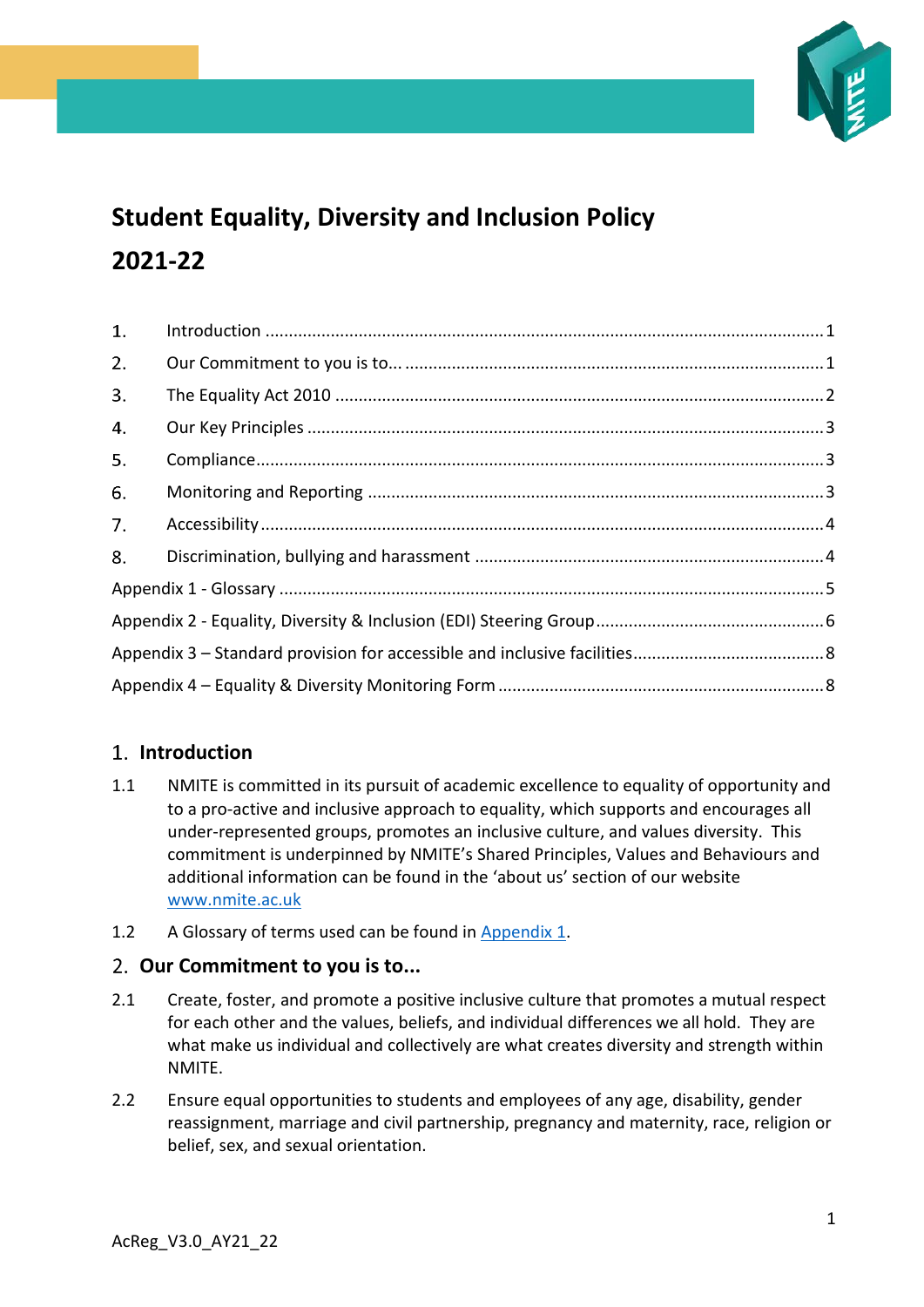

- 2.3 Actively encourage and will strive for equality and inclusion within NMITE and will not condone or tolerate discrimination or unacceptable behaviour. We have a tolerant and social culture that benefits everyone.
- 2.4 This policy will be monitored and reviewed annually by the [Equality, Diversity and](#page-5-0)  Inclusion (EDI) [Steering Group](#page-5-0) – Appendix 2; who ensure that equality, diversity and inclusion is continually promoted throughout NMITE. NMITE will review student recruitment practices and procedures when necessary to ensure fairness and to update policies to reflect any changes in legislation.

## <span id="page-1-0"></span>**The Equality Act 2010**

3.1 Underpinning the policy is The Equality Act 2010 which came into force on 1 October 2010 and the Public-Sector Equality Duty from 5 April 2011. The Equality Act established 9 'protected characteristics, on the grounds of which it is unlawful to discriminate against a person:

**Age -** A person belonging to a particular age (for example 32 year olds) or range of ages (for example 18 to 30 year olds).

**Disability -** A person has a disability if she or he has a physical or mental impairment which has a substantial and long-term adverse effect on that person's ability to carry out normal day-to-day activities.

**Gender reassignment -** The process of transitioning from one gender to another.

**Marriage and civil partnership -** Marriage is a union between a man and a woman or between a same-sex couple. Same-sex couples can also have their relationships legally recognised as 'civil partnerships'. Civil partners must not be treated less favourably than married couples (except where permitted by the Equality Act).

**Pregnancy and maternity -** Pregnancy is the condition of being pregnant or expecting a baby. Maternity refers to the period after the birth and is linked to maternity leave in the employment context. In the non-work context, protection against maternity discrimination is for 26 weeks after giving birth, and this includes treating a woman unfavourably because she is breastfeeding.

**Race -** refers to the protected characteristic of race. It refers to a group of people defined by their race, colour, and nationality (including citizenship) ethnic or national origins.

**Religion and belief -** religion refers to any religion, including a lack of religion. Belief refers to any religious or philosophical belief and includes a lack of belief. Generally, a belief should affect your life choices or the way you live for it to be included in the definition.

**Sex -** A man or a woman.

**Sexual orientation -** Whether a person's sexual attraction is towards their own sex, the opposite sex or to both sexes.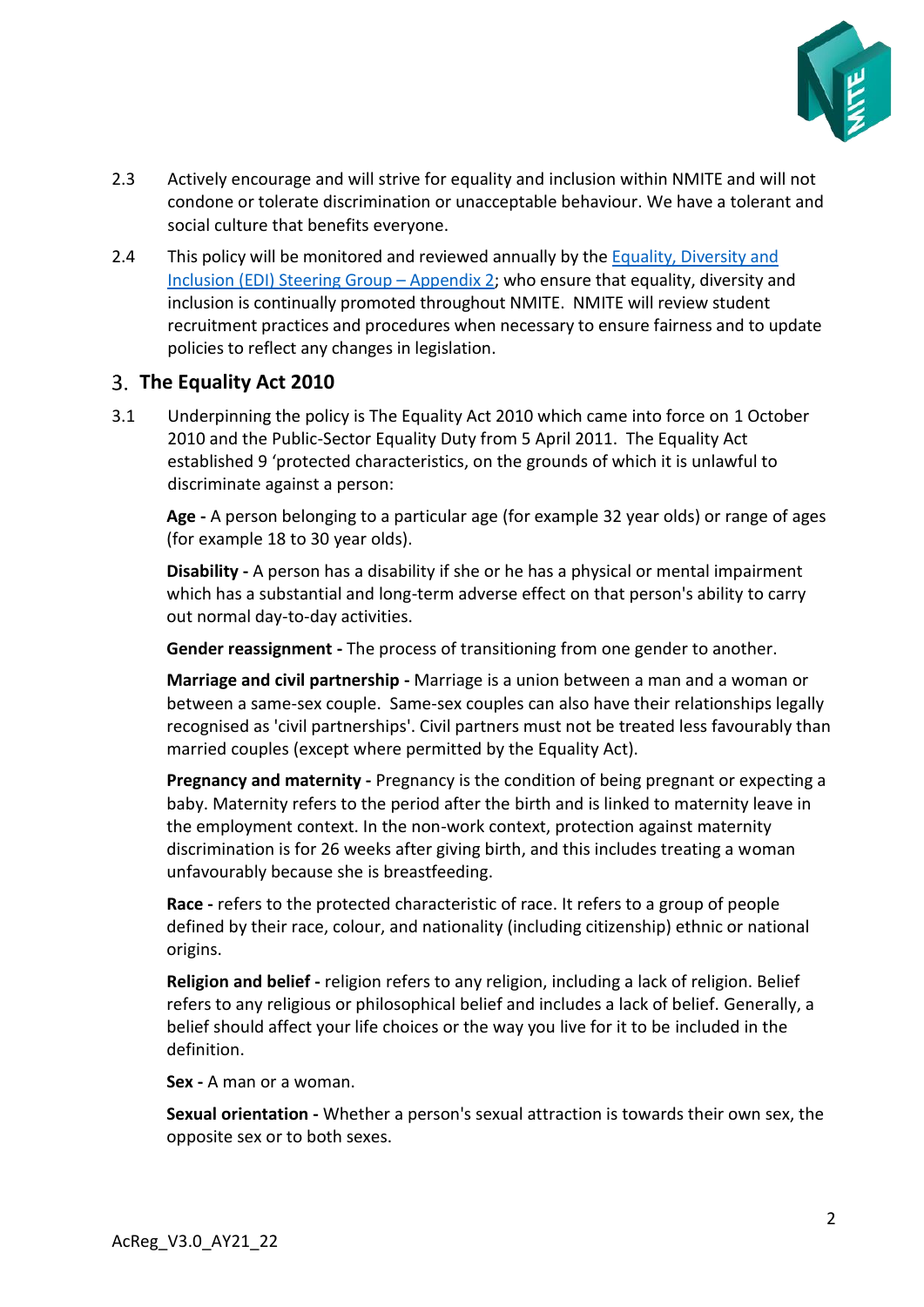

## <span id="page-2-0"></span>**Our Key Principles**

- 4.1 All students, applicants and employees will be:
	- i. Treated fairly, respectfully and with dignity
	- ii. Recognised for the contribution they make as individuals and valued for who they are and what they will become
	- iii. Will be supported within their study and/or workplace
	- iv. Provided with fair and equal access to programme delivery and student support services
	- v. Accountable for the impact of their own behaviour and actions and cognisant and aware of those around them to be good citizens of the NMITE culture
- 4.2 Leadership and commitment at all levels of the organisation are central to the success of the scheme to ensure we eliminate discrimination and seek to promote equality, diversity, and inclusion wherever we can. We look to everyone – staff and students – to act as a role model, to develop in themselves and in their work continued commitment to equality, diversity, and inclusion, and to challenge the inappropriate behaviour and attitudes of others.
- 4.3 All NMITE staff with leadership responsibilities have a responsibility to promote and implement the principles of this policy. They are also responsible for responding appropriately to any reports of harassment or discrimination and ensuring issues are dealt with in a timely fashion through appropriate channels and processes.

#### <span id="page-2-1"></span>**Compliance**

- 5.1. As a Public body, NMITE has additional duties to promote equality The Equality Duty. The Equality Duty requires NMITE to have 'due regard' to the need to:
	- − **Eliminate Unlawful Discrimination,** harassment, and victimisation on the grounds of a protected characteristic
	- − **Advance equality of opportunity** between people who share a protected characteristic and those who do not; and
	- − **Foster Good relations** between people who have a protected characteristic and people who do not.
- 5.2. Equality Impact Assessments (EIA) have been completed to support our commitment to the Equality Act 2010, these can be provided upon request.

## <span id="page-2-2"></span>**Monitoring and Reporting**

6.1. Using the [Equality & Diversity Monitoring Form](#page-7-1) NMITE will monitor the recruitment and progress of all students and staff, collecting and collating equalities information and data as required by law and for the furtherance of NMITE's equality aims and objectives.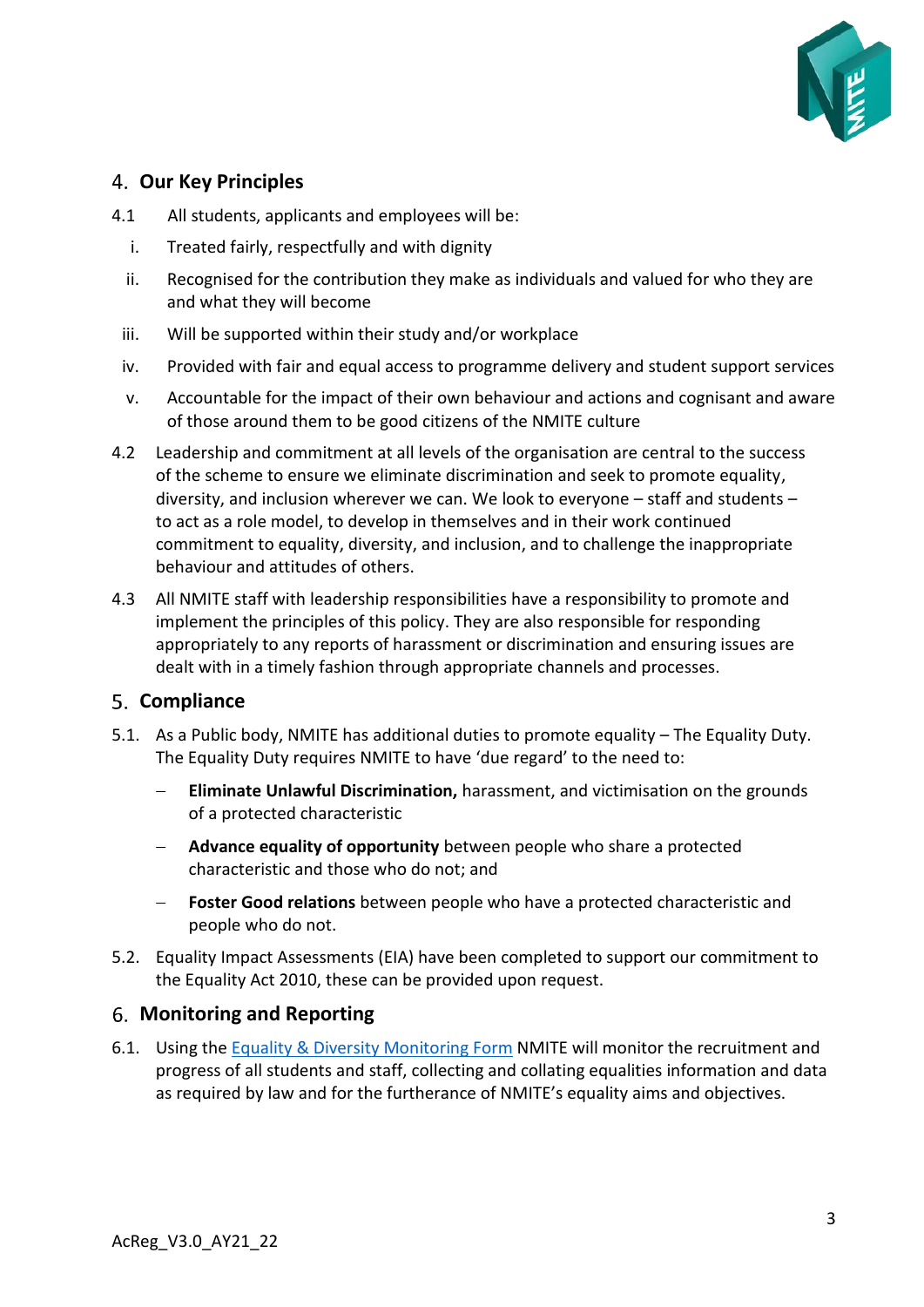

# <span id="page-3-0"></span>**Accessibility**

- 7.1 NMITE will ensure that services and information are accessible to everyone; it has an agreed standard of accessible and inclusive facilities for all of its learning sites – [Appendix](#page-7-0)  [3.](#page-7-0) Documents will be provided in other suitable alternative formats where possible.
- 7.2 NMITE will make reasonable adjustments to learning and assessment to ensure that students with a disability are not put at a disadvantage. Reasonable adjustments are also available for students who might not consider themselves to have a 'disability' but who nevertheless would benefit from additional support due to an ongoing medical or mental health condition. It is your responsibility to notify NMITE if you believe you require reasonable adjustment, and you are encouraged to make a request as early as possible by contacting Student Support Services.

## <span id="page-3-1"></span>**Discrimination, bullying and harassment**

- 8.1 NMITE emphasises that discrimination, bullying, and harassment is unacceptable conduct which may lead to disciplinary action under the Student Disciplinary Policy & Procedure [insert hyperlink]. Please also refer to the Student Anti-bullying and Harassment Policy [insert hyperlink].
- 8.2 Any student who feels that they have not been treated fairly should discuss this with a member of the Student Support Services Team or their Personal Tutor.
- 8.3 If this approach does not solve the issue, the employee should raise the issue through the Student Complaints Resolution Procedure [insert hyperlink]. Investigations of a complaint will be handled sensitively with due respect for the rights of all parties involved. Allegations regarding potential breaches of this policy will be treated in confidence and investigated in accordance with the appropriate procedure.
- 8.4 NMITE will ensure that individuals who make such allegations in good faith will not be victimised or treated less favourably as a result. If it is resolved that the allegations of unfair treatment under the policy are unfounded but have been raised in bad faith against an alleged person, the initial complainant may be subject to disciplinary action.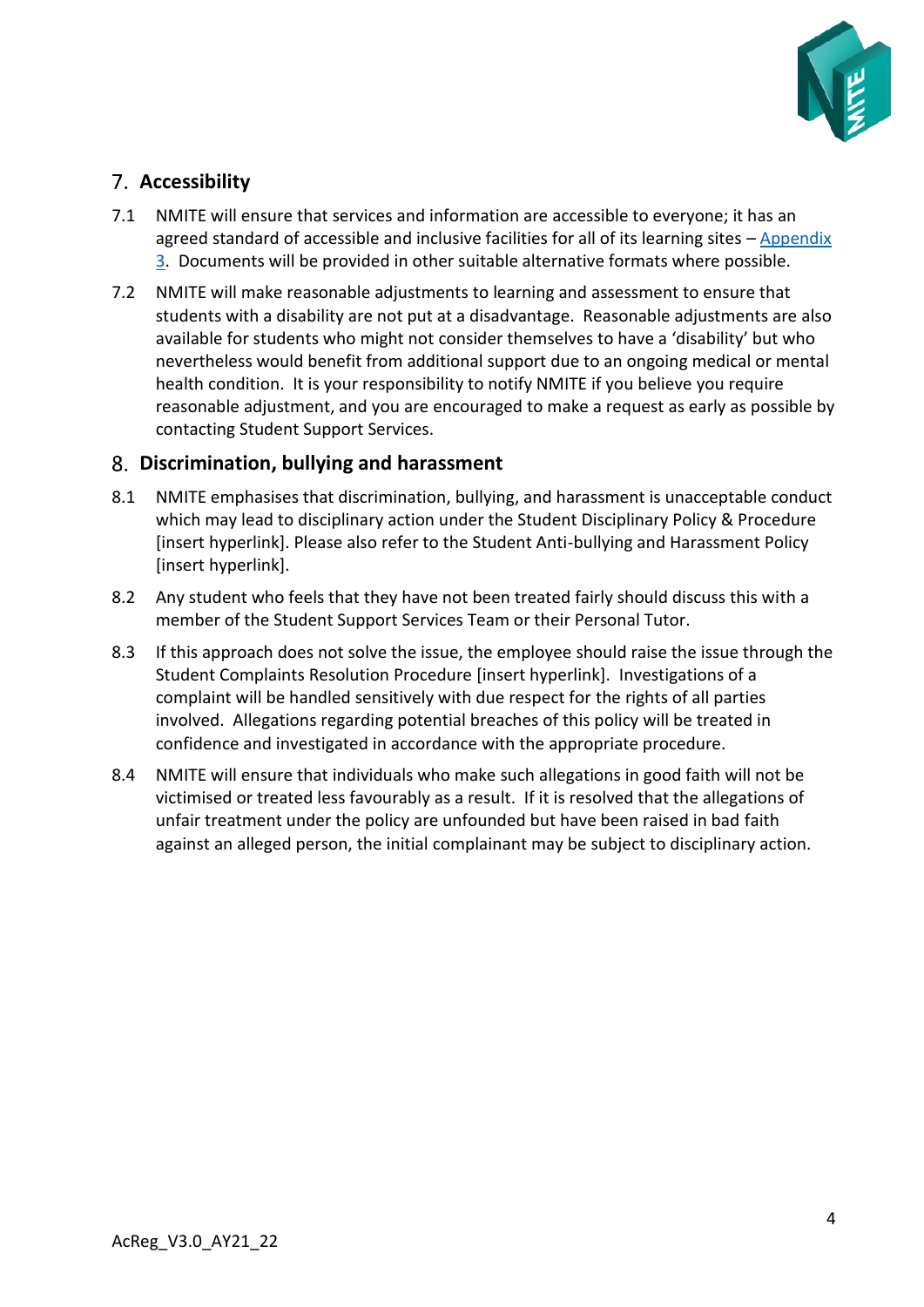

# <span id="page-4-0"></span>**Appendix 1 - Glossary**

**Protected characteristics** – A characteristic or trait of a person which may not be used as a basis for decision making in the workplace and, if used might constitute unlawful discrimination. Section 4 of the Equality Act 2010 defines the following groups as protected characteristics: Age, Disability, Gender Reassignment, Marriage and Civil Partnership, Pregnancy and Maternity, Race, Religion or Belief (including lack of belief), Sex and Sexual Orientation.

**Direct Discrimination** – occurs is you treat someone less favourably than someone else has been treated (or would be treated) because the person belongs to one of the protected groups.

**Indirect Discrimination** – occurs when an organisation makes a decision, or puts in place a particular policy, practice or procedure, which appears to treat everyone equally, but which in practice leads to people from a particular protected group being treated less favourably than others.

**Harassment** - Harassment is unwanted behaviour by one or more people, whether intentional or not, which violates a person's dignity and created a feeling of anxiety, humiliation, distress, or discomfort. It has three common features:

- It is unwelcome
- It makes the environment intimidating, degrading or offensive
- It is unacceptable to the complainant.

**Bullying** - is a form of harassment and describes a threatening or intimidating environment in which one or more people may become fearful because of negative or hostile behaviour.

**Victimisation** – is where an employee is treated less favorably than others because they have asserted legal rights against NMITE or assisted a colleague in doing so. For example, victimization may occur where an employee has raised a genuine grievance against NMITE and is demoted as a result.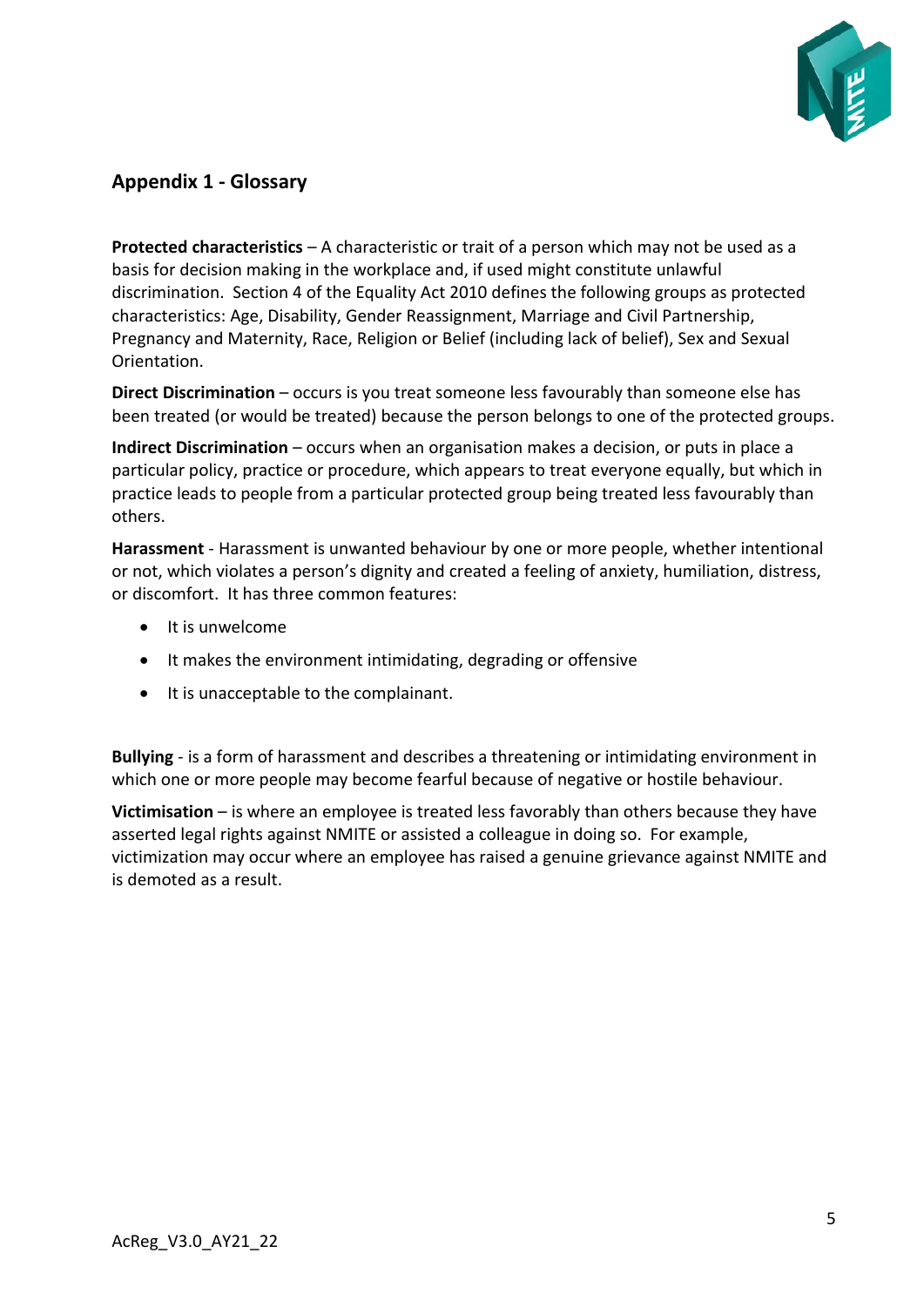

# <span id="page-5-0"></span>**Appendix 2 - Equality, Diversity & Inclusion (EDI) Steering Group**

NMITE are committed to the fulfilment of our Public Sector Equality Duty, the responsibility for the coordination and implementation of this Equality Scheme lies with the EDI Steering Group Chair who is accountable to the Board. The EDI Champion and Executive Lead is the Chief of External Engagement.

Public Sector Equality Duties

The Equality Act 2010 broadens the Public Sector Equality Duties to cover all protected characteristics (except Marriage and Civil Partnership). Section 149 required public sector bodies to:

- − Eliminate discrimination, harassment, victimisation, and other conduct that is prohibited by or under the Equality Act 2010
- − Advance equality or opportunity between persons who share a relevant protected characteristic and persons who do not share it
- Foster good relations between persons who share a relevant protected characteristic and persons who do not share it.

The purpose of the EDI Steering Group is to provide leadership to NMITE's EDI agenda. This includes:

- − Setting strategic direction for NMITE in connection with EDI.
- − Promoting & aligning EDI activities with NMITE's aspirations and values.
- Raising the profile of the EDI Steering Group and EDI activities at NMITE and the wider community.
- − Monitoring diversity data, highlighting EDI trends and recommending best practice solutions.
- − Aligning the work of the different areas of focus across EDI to ensure a joined-up approach.
- − Reporting to the Board and SLT as appropriate.

The EDI Steering Group members' duties include:

- − Contribution to and defining the direction of NMITE's EDI strategy.
- − Responsibility for ensuring practices and policies underpin delivery of NMITE's Equal Opportunities and Dignity in the Workplace Policy and other relevant policies.
- − Sharing EDI best practice and lessons learned throughout the organisation.
- Developing the business cases for our continued commitment to EDI and supporting the implementation of new policy, training and other resources required to improve our EDI performance.
- Promoting internal and external EDI events for our people, learners, and other stakeholders to benefit from.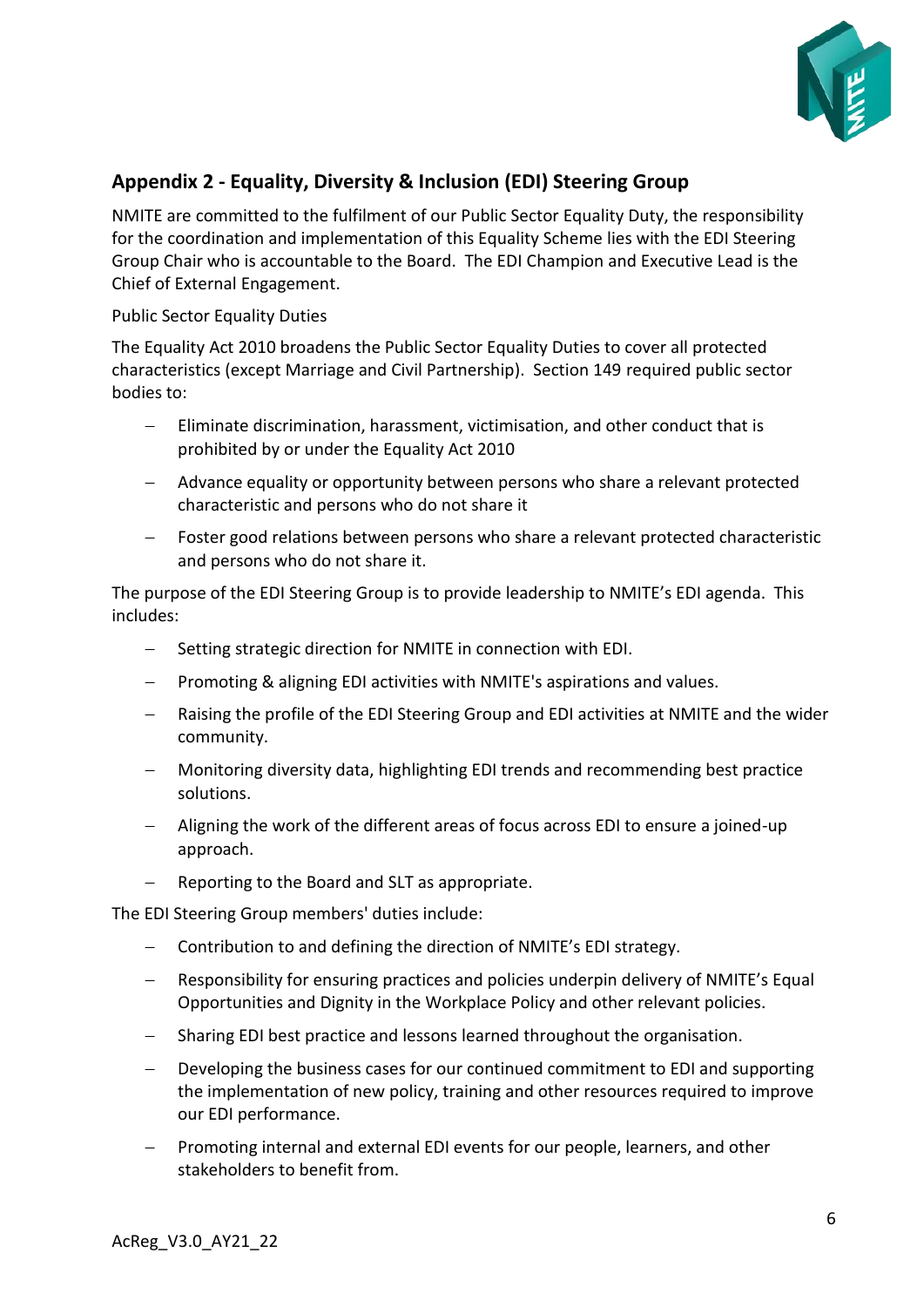

- − Promoting a culture of inclusive leadership, supporting our line managers across the organisation to help fulfil our objective of creating an inclusive working environment.
- − Act as Ambassadors and Role Models for EDI at NMITE and with partners.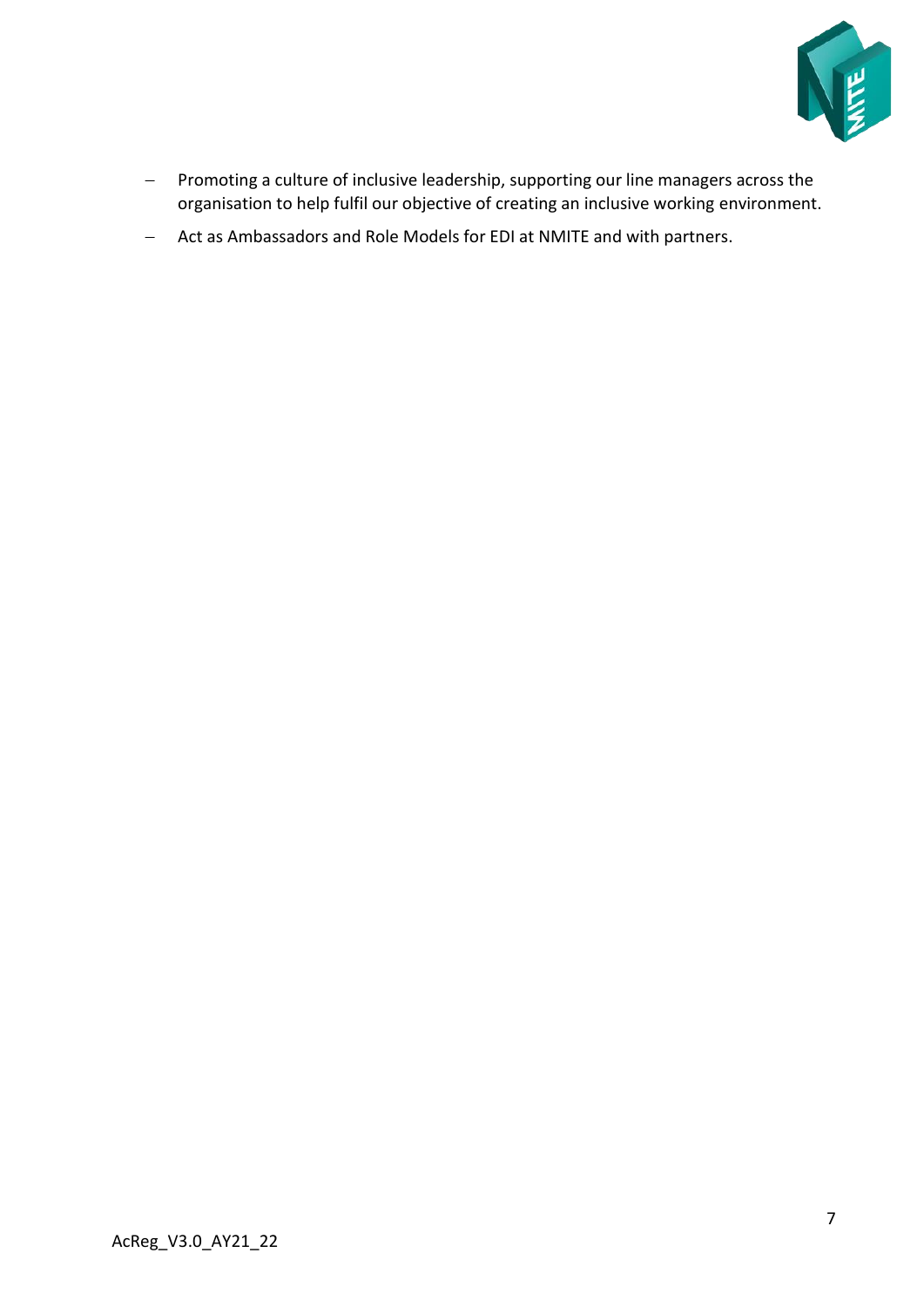

# <span id="page-7-0"></span>**Appendix 3 – Standard provision for accessible and inclusive facilities**

To ensure equality across all sites, wherever feasible<sup>1</sup>, NMITE commit to the following model of accessible and inclusive facilities within all NMITE developments which are designed for either the sole or joint function of learning.

- i. Ease of movement to provide step free/level access to all buildings with the provision of a lift to upper floors.
- ii. Toilet + shower facilities to provide both gender neutral and discreet single sex toilet and shower facilities
- iii. Hearing Impairment to install hearing loops or portable hearing devices in appropriate settings.
- iv. Faith and reflection room to provide a multi-faith and reflection room to supplement local community provision.
- v. First Aid & Quiet Room to provide a multi-purpose space which can be used as a first aid point and a private space for student, staff, or visitors to meet their personal needs, for example to self-administer medication or breastfeeding.
- vi. Baby changing facilities to provide a minimum of one baby changing unit.
- vii. Accessible parking bays to provide a minimum ratio of accessible parking bays.
- viii. Residential Accommodation
	- To provide a minimum ratio of 1:20 fully accessible student accommodation bedrooms in line with legislative specifications in terms of size and facilities
	- − Communal areas will be designed to allow ease of movement with kitchens having adjustable height surfaces, storage, and cooking facilities

## <span id="page-7-1"></span>**Appendix 4 – Equality & Diversity Monitoring Form**

Students will not be discriminated against on grounds of age, disability, gender reassignment, marriage and civil partnership, pregnancy and maternity, race, religion or belief, sex, or sexual orientation. The information that you provide on this form will help us monitor equality and diversity policies and make sure it is working in practice. It will be treated in strictest confidence and forms no part of the selection process.

#### **Data Protection Act 2018**

<sup>&</sup>lt;sup>1</sup> When considering feasibility NMITE will undertake an assessment of size of the premises, capacity (students/staff) and its proximity to other NMITE premises.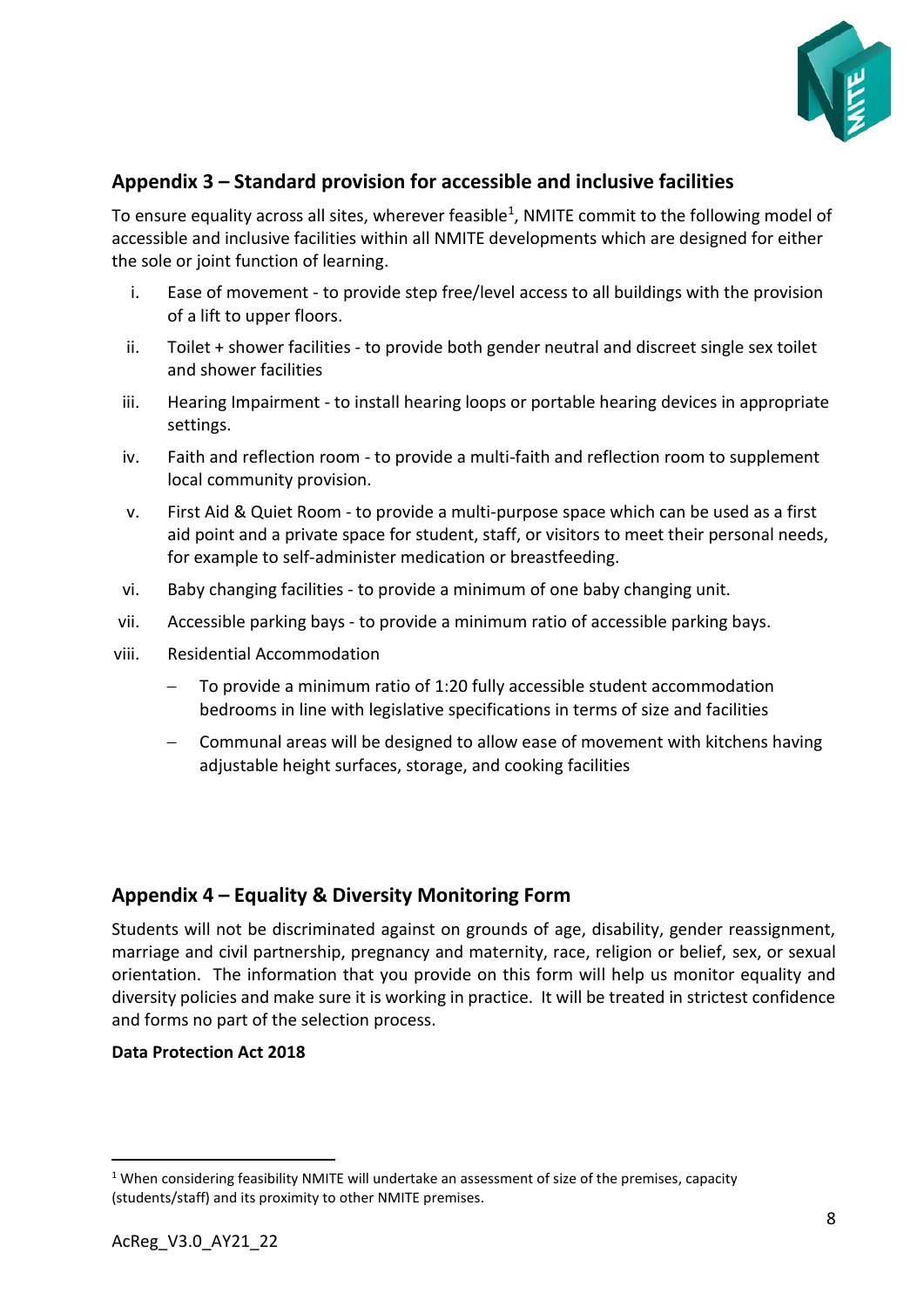

The data collected in this form will only be used for the purpose of statistical monitoring. This information will only be retained for as long as is considered necessary for monitoring purposes and then it will be destroyed. At all times it will be kept in accordance with the Act.

#### **What is your gender?**

- ☐ Male
- ☐ Female
- ☐ Other (please specify) \_\_\_\_\_\_\_\_\_\_\_\_\_\_
- □ Prefer not to say

#### **What is your age?**

- $\Box$  16-24 years
- $\Box$  25-29 years
- $\Box$  30-44 years
- $\Box$  45-59 years
- $\Box$  60-64 years
- $\Box$  65-74 years
- $\Box$  75+ years
- $\Box$  Prefer not to say

## **Do you have a disability, long-term illness, or health problem (12 months or more) which limits daily activities or the work you can do?**

| $\Box$ Yes | $\square$ No | $\Box$ Prefer not to say |
|------------|--------------|--------------------------|
|            |              |                          |

#### **If yes, please specify:**

- $\boxtimes$  Learning difficulty (e.g. dyslexia)
- $\Box$  Learning disability
- $\Box$  Mental ill health
- $\Box$  Mobility difficulty
- ☐ Progressive/chronic illness (e.g. MS/Cancer)
- □ Sensory Impairment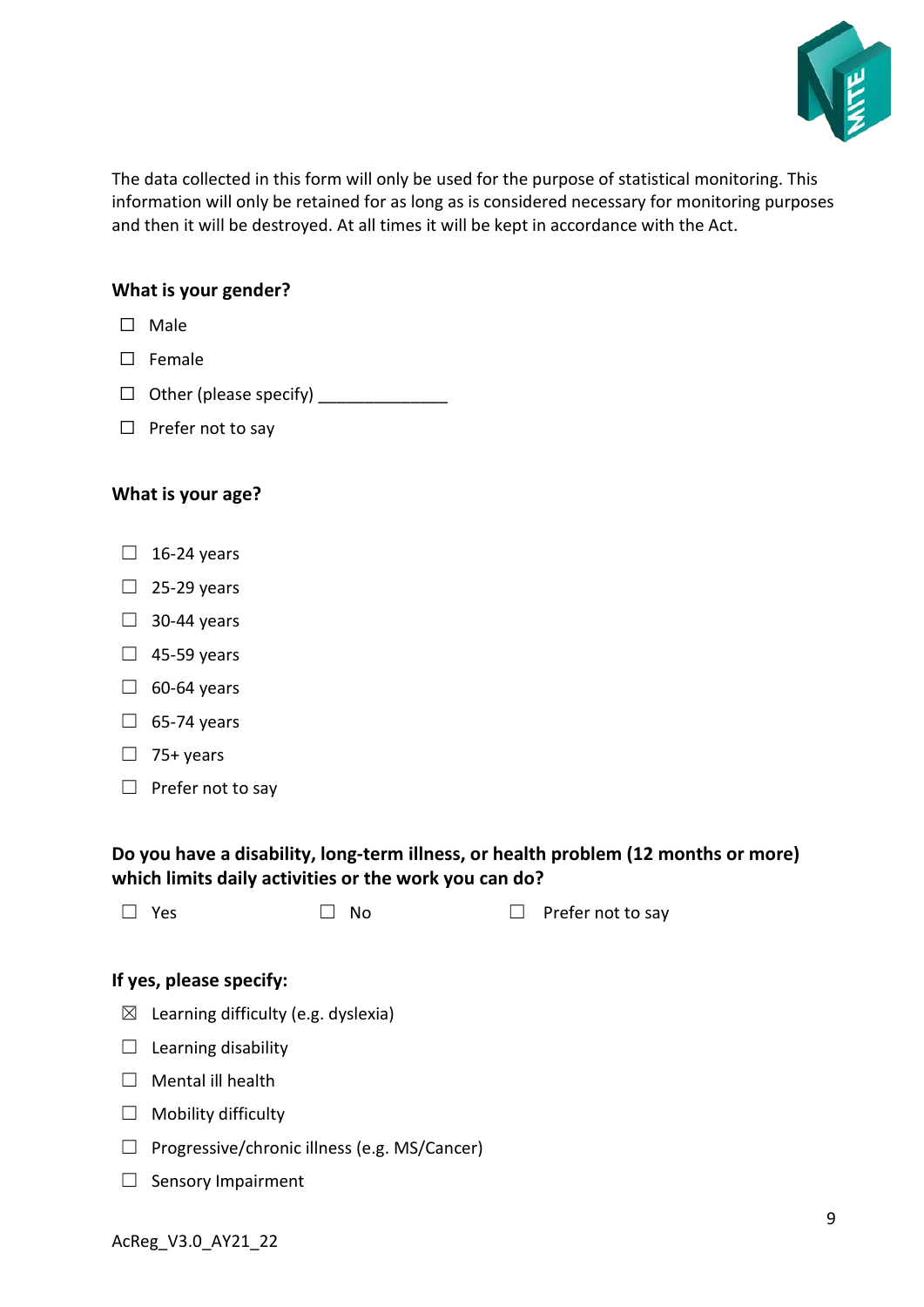

□ Prefer not to say

| How would you describe your national identity?                 |                           |                                                     |                                     |  |  |  |  |
|----------------------------------------------------------------|---------------------------|-----------------------------------------------------|-------------------------------------|--|--|--|--|
|                                                                | English                   | Scottish<br>$\perp$                                 | <b>British</b>                      |  |  |  |  |
|                                                                | Welsh                     | Northern Irish                                      | Irish                               |  |  |  |  |
|                                                                | Prefer not to say         |                                                     |                                     |  |  |  |  |
| $\Box$                                                         | Other (please specify):   |                                                     |                                     |  |  |  |  |
| What is your sexual orientation?                               |                           |                                                     |                                     |  |  |  |  |
|                                                                | Heterosexual              | Gay<br>$\Box$                                       | Prefer not to say<br>$\Box$         |  |  |  |  |
|                                                                | Bisexual                  | Lesbian                                             | Other (please specify):             |  |  |  |  |
| What is your religion or belief?                               |                           |                                                     |                                     |  |  |  |  |
|                                                                | Agnostic                  | Atheist                                             | Bahai                               |  |  |  |  |
|                                                                | <b>Buddhist</b>           | Christian                                           | Humanist                            |  |  |  |  |
|                                                                | Jewish                    | Muslim<br>$\Box$                                    | $\Box$ Pagan                        |  |  |  |  |
|                                                                | Rastafarian               | Scientologist<br>ப                                  | Sikh                                |  |  |  |  |
|                                                                | Zoroastrian               | No religion or belief<br>$\perp$                    | $\Box$ Prefer not to say            |  |  |  |  |
| $\Box$                                                         | Other (please specify):   |                                                     |                                     |  |  |  |  |
| How would you describe your ethnic group? (tick one box only): |                           |                                                     |                                     |  |  |  |  |
|                                                                | White                     | $\Box$<br><b>British</b><br>$\Box$                  | Irish Traveller $\Box$ Romany/Gypsy |  |  |  |  |
|                                                                |                           | Other White background (please write in):<br>$\Box$ |                                     |  |  |  |  |
|                                                                |                           |                                                     |                                     |  |  |  |  |
|                                                                | <b>Black or</b>           | $\Box$ African<br>$\Box$ Caribbean                  |                                     |  |  |  |  |
|                                                                | <b>Black British</b>      | $\Box$ Other Black background (please write in):    |                                     |  |  |  |  |
|                                                                |                           |                                                     |                                     |  |  |  |  |
|                                                                |                           |                                                     |                                     |  |  |  |  |
|                                                                | Asian or                  | Indian<br>Pakistani<br>$\Box$<br>$\perp$            | Bangladeshi<br>⊔                    |  |  |  |  |
|                                                                | <b>Asian British</b>      | Other Asian background (please write in):           |                                     |  |  |  |  |
|                                                                |                           |                                                     |                                     |  |  |  |  |
|                                                                | <b>Chinese or Chinese</b> | Chinese<br>$\Box$                                   |                                     |  |  |  |  |
|                                                                | <b>British</b>            | Other Chinese background (please write in):         |                                     |  |  |  |  |
|                                                                |                           |                                                     |                                     |  |  |  |  |
|                                                                |                           | White & Black African<br>$\Box$                     | White & Black Caribbean             |  |  |  |  |